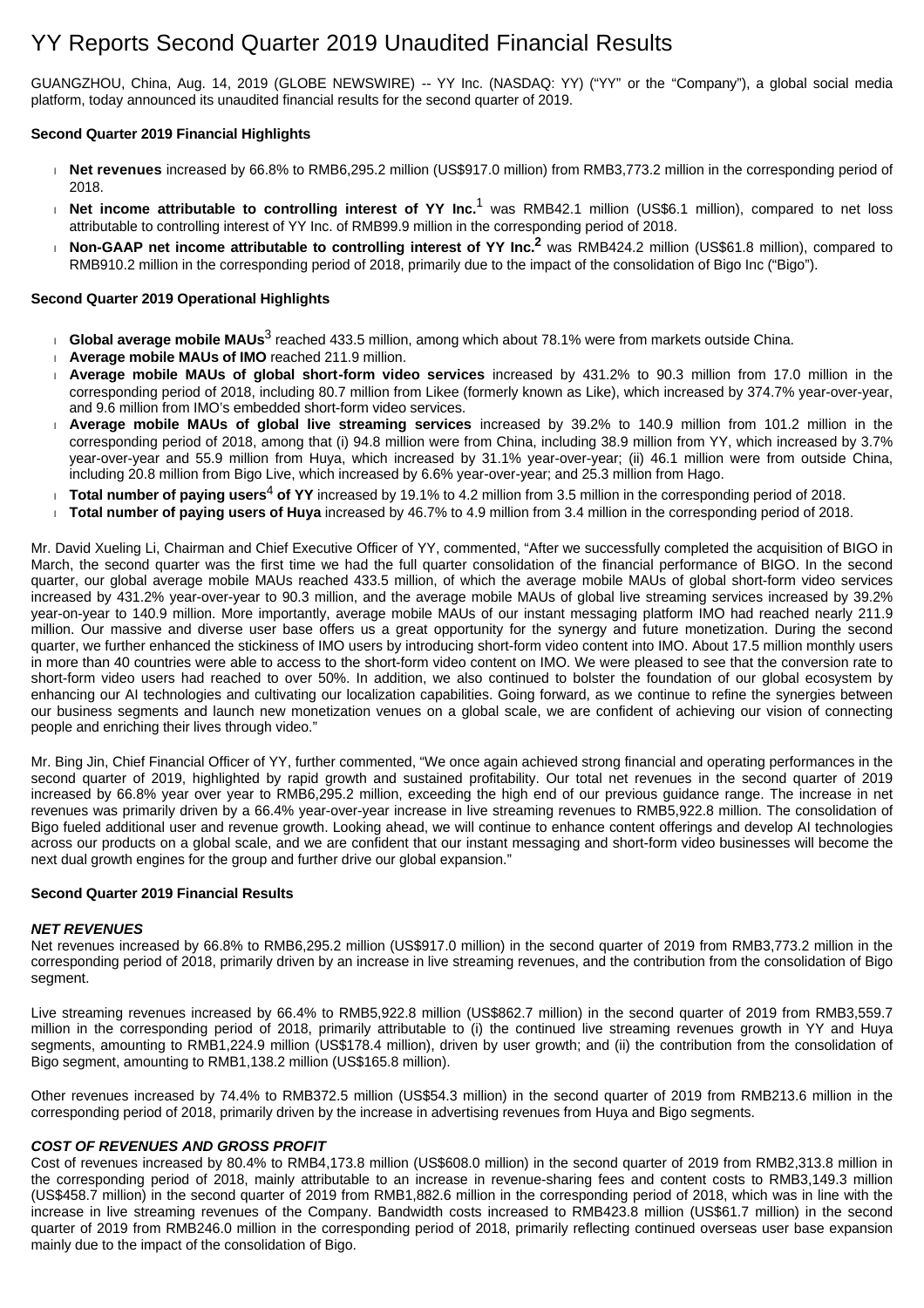Gross profit increased by 45.4% to RMB2,121.4 million (US\$309.0 million) in the second quarter of 2019 from RMB1,459.5 million in the corresponding period of 2018. Gross margin was 33.7% in the second quarter of 2019, compared to 38.7% in the corresponding period of 2018, primarily due to the impact caused by the relatively low gross margin of Huya and Bigo segments as their contributions to net revenues increased significantly year over year. The decrease in gross margin was also attributable to the increase in revenue-sharing fees and content costs.

#### **OPERATING INCOME**

Operating expenses were RMB2,090.9 million (US\$304.6 million) in the second quarter of 2019, compared to RMB779.6 million in the corresponding period of 2018, primarily due to the increase in sales and marketing expenses of RMB853.4 million (US\$124.3 million), and research and development expenses of RMB359.5 million (US\$52.4 million). The increase in sales and marketing expenses was primarily attributable to the Company's increased efforts in sales and marketing activities in overseas markets and the impact of depreciation and amortization related to the consolidation of Bigo, while the increase in research and development expenses was due to the increase in staff related expenses.

Operating income was RMB71.9 million (US\$10.5 million) in the second quarter of 2019, compared to RMB713.8 million in the corresponding period of 2018. Operating margin was 1.1% in the second quarter of 2019, compared to 18.9% in the corresponding period of 2018, primarily due to the decrease in gross margin, the consolidation of Bigo and other overseas expansion initiatives.

Non-GAAP operating income<sup>5</sup> was RMB524.9 million (US\$76.5 million) in the second quarter of 2019, compared to RMB933.1 million in the corresponding period of 2018. Non-GAAP operating margin<sup>6</sup> was 8.3% in the second quarter of 2019, compared to 24.7% in the corresponding period of 2018.

#### **NET INCOME**

Net income attributable to controlling interest of YY Inc. was RMB42.1 million (US\$6.1 million) in the second quarter of 2019, compared to net loss attributable to controlling interest of YY Inc. of RMB99.9 million in the corresponding period of 2018. Net margin was 0.7% in the second quarter of 2019, compared to negative 2.6% in the corresponding period of 2018. The significantly high effective tax rate in the second quarter of 2019 was primarily due to the profit (loss) structure and the different effective tax rates of YY, Huya and Bigo segments. Particularly, the Company was not getting as much benefit from losses incurred by Bigo as a majority of Bigo's business that was subject to a low applicable tax rate in its jurisdiction.

Non-GAAP net income attributable to controlling interest of YY Inc. was RMB424.2 million (US\$61.8 million) in the second quarter of 2019,

compared to RMB910.2 million in the corresponding period of 2018. Non-GAAP net margin<sup>7</sup> was 6.7% in the second quarter of 2019, compared to 24.1% in the corresponding period of 2018.

#### **NET INCOME PER ADS**

Diluted net income per ADS<sup>8</sup> was RMB0.27 (US\$0.04) in the second quarter of 2019, compared to diluted net loss per ADS of RMB2.14 in the corresponding period of 2018.

Non-GAAP diluted net income per ADS<sup>9</sup> was RMB5.14 (US\$0.75) in the second quarter of 2019, compared to RMB13.75 in the corresponding period of 2018.

#### **BALANCE SHEET AND CASH FLOWS**

As of June 30, 2019, the Company had cash and cash equivalents, restricted cash and cash equivalents, restricted short-term deposits, short-term deposits and short-term investments of RMB25,106.5 million (US\$3,657.2 million), which also included the proceeds received from the issuance of convertible senior notes and follow-on public offering of Huya in the second quarter of 2019. For the second quarter of 2019, net cash from operating activities was RMB1,125.4 million (US\$163.9 million).

#### **SHARES OUTSTANDING**

As of June 30, 2019, the Company had a total of 1,617.1 million common shares, or the equivalent of 80.9 million ADSs, outstanding.

#### **Business Outlook**

For the third quarter of 2019, the Company expects net revenues to be between RMB6.57 billion and RMB6.77 billion<sup>10</sup>, representing a year-over-year growth of 60.2% to 65.1%. This forecast reflects the Company's current and preliminary views on the market and operational conditions, which are subject to change.

#### **Recent Developments**

The Company today announced that its board of directors has authorized a share repurchase plan under which the Company may repurchase up to US\$300 million of its shares over the next 12 months. The share repurchases may be made from time to time in the open market at prevailing market prices, in privately negotiated transactions, in block trades and/or through other legally permissible means, depending on market conditions and in accordance with applicable rules and regulations. YY's board of directors will review the share repurchase plan periodically, and may authorize adjustment of its terms and size. The Company expects to fund repurchases made under this plan from its existing funds.

#### **Conference Call Information**

The Company will hold a conference call on Tuesday, August 13, 2019, at 9:00 P.M. Eastern Time (or Wednesday, August 14, 2019, at 9:00 A.M. Beijing Time) to discuss the financial results. Participants may access the call by dialing the following numbers:

| United States:  | +1-845-675-0437 |
|-----------------|-----------------|
| International:  | +65-6713-5090   |
| China Domestic: | 400-620-8038    |
| Hong Kong:      | +852-3018-6771  |
| Conference ID:  | #6472108        |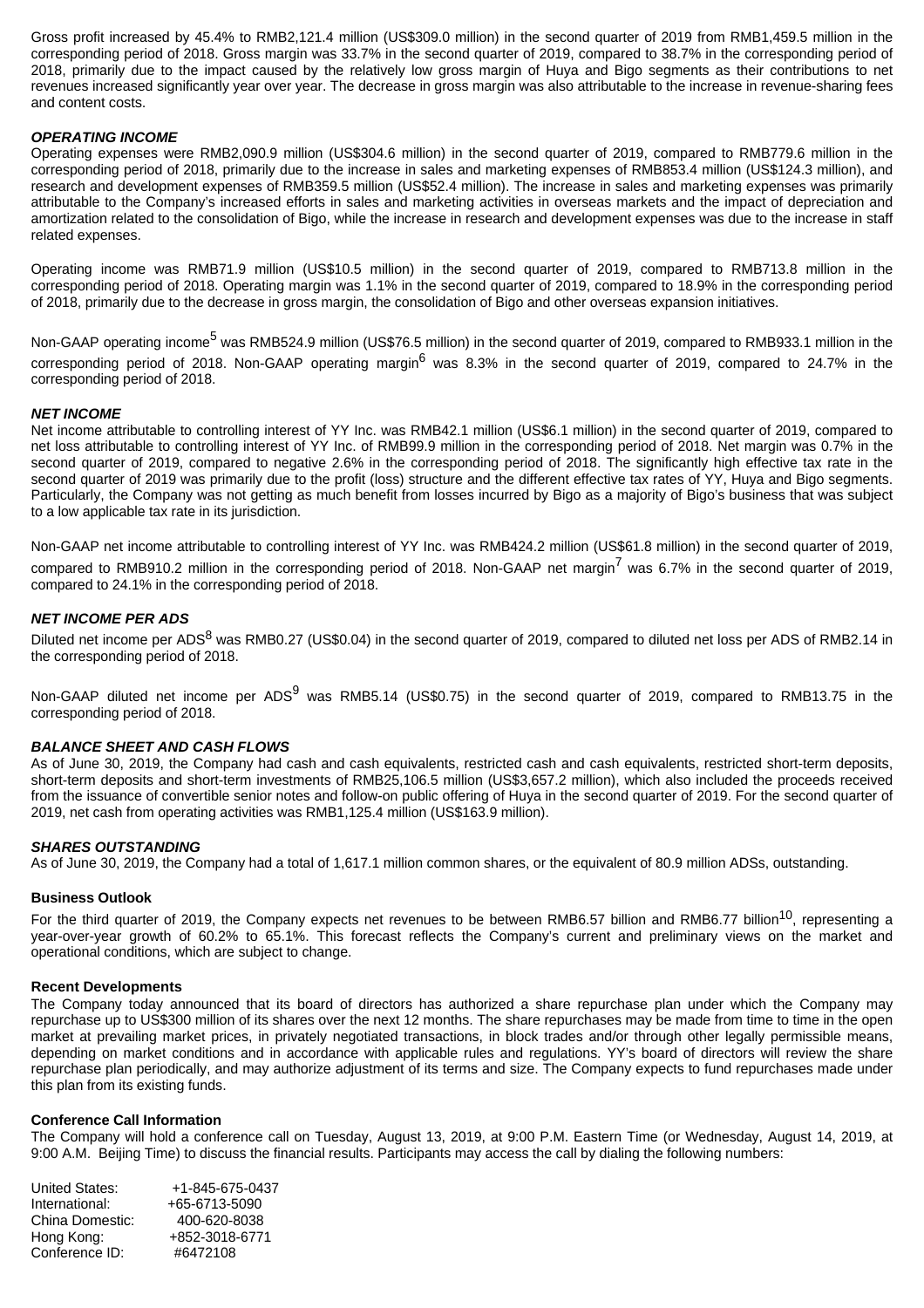The replay will be accessible through August 21, 2019, by dialing the following numbers:

| United States: | +1-646-254-3697 |
|----------------|-----------------|
| International: | +61-2-8199-0299 |
| Conference ID: | #6472108        |

A live and archived webcast of the conference call will also be available at the Company's investor relations website at<http://ir.yy.com/>.

#### **Exchange Rate**

This press release contains translations of certain Renminbi amounts into U.S. dollars at specified rates solely for the convenience of readers. Unless otherwise noted, all translations from Renminbi to U.S. dollars, in this press release, were made at a rate of RMB6.8650 to US\$1.00, the noon buying rate in effect on June 28, 2019 in the City of New York for cable transfers in Renminbi per U.S. dollar as certified for customs purposes by the Federal Reserve Bank of New York.

#### **About YY Inc.**

YY Inc. ("YY" or the "Company") is a global social media platform. The Company's highly engaged users contribute to a vibrant social community by creating, sharing, and enjoying a vast range of entertainment content and activities. YY enables users to interact with each other in real time through online live media and offers users a uniquely engaging and immersive entertainment experience. YY owns YY Live, a leading live streaming social media platform in China and Huya, a leading game live streaming platform in China. In addition, YY completed the acquisition of Bigo in March 2019. Bigo is a fast-growing global tech company. Headquartered in Singapore, Bigo owns Bigo Live, a leading global live streaming platform outside China; Likee, a leading global short-form video social platform; IMO, a global video communication app, and other social applications. YY has created an online community for global video and live streaming users. YY Inc. was listed on the NASDAQ in November 2012.

#### **Safe Harbor Statement**

This announcement contains forward-looking statements. These statements are made under the "safe harbor" provisions of the U.S. Private Securities Litigation Reform Act of 1995. These forward-looking statements can be identified by terminology such as "will." "expects," "anticipates," "future," "intends," "plans," "believes," "estimates" and similar statements. Among other things, the business outlook and quotations from management in this announcement, as well as YY's strategic and operational plans, contain forward-looking statements. YY may also make written or oral forward-looking statements in its periodic reports to the U.S. Securities and Exchange Commission ("SEC"), in its annual report to shareholders, in press releases and other written materials and in oral statements made by its officers, directors or employees to third parties. Statements that are not historical facts, including statements about YY's beliefs and expectations, are forward-looking statements. Forward-looking statements involve inherent risks and uncertainties. A number of factors could cause actual results to differ materially from those contained in any forward-looking statement, including but not limited to the following: YY's goals and strategies; YY's future business development, results of operations and financial condition; the expected growth of the online communication social platform market in China; the expectation regarding the rate at which to gain active users, especially paying users; YY's ability to monetize the user base; fluctuations in general economic and business conditions in China and assumptions underlying or related to any of the foregoing. Further information regarding these and other risks is included in YY's filings with the SEC. All information provided in this press release and in the attachments is as of the date of this press release, and YY does not undertake any obligation to update any forward-looking statement, except as required under applicable law.

#### **Use of Non-GAAP Financial Measures**

The unaudited condensed consolidated financial information is prepared in conformity with accounting principles generally accepted in the United States of America ("U.S. GAAP"). YY uses non-GAAP operating income, non-GAAP operating margin, non-GAAP net income attributable to controlling interest of YY Inc., non-GAAP net margin attributable to controlling interest of YY Inc., non-GAAP net income attributable to common shareholders of YY Inc., and basic and diluted non-GAAP net income per ADS, which are non-GAAP financial measures. Non-GAAP operating income is operating income excluding share-based compensation expenses, impairment of goodwill and investments, amortization of intangible assets from business acquisitions, and gain on deconsolidation and disposal of subsidiary. Non-GAAP operating margin is non-GAAP operating income as a percentage of net revenues. Non-GAAP net income is net income excluding share-based compensation expenses, impairment of goodwill and investments, amortization of intangible assets from business acquisitions, gain on deconsolidation and disposal of subsidiary, gain on deemed disposal and disposal of investments, gain on fair value change of investments and equity investees' investments, fair value loss on derivative liabilities, interest expenses related to the convertible bonds' amortization to face value, and income tax effects of above non-GAAP reconciling items. Non-GAAP net income attributable to controlling interest of YY Inc. is net income attributable to controlling interest of YY Inc. excluding share-based compensation expenses, impairment of goodwill and investments, amortization of intangible assets from business acquisitions, gain on deconsolidation and disposal of subsidiary, gain on deemed disposal and disposal of investments, gain on fair value change of investments and equity investees' investments, fair value loss on derivative liabilities, interest expenses related to the convertible bonds' amortization to face value, income tax effects of above non-GAAP reconciling items and adjustment for non-GAAP reconciling items for the income attributable to non-controlling interests. Non-GAAP net margin is non-GAAP net income attributable to controlling interest of YY Inc. as a percentage of net revenues. Non-GAAP net income attributable to common shareholders of YY Inc. is net income attributable to common shareholders of YY Inc. excluding share-based compensation expenses, impairment of goodwill and investments, amortization of intangible assets from business acquisitions, gain on deconsolidation and disposal of subsidiary, gain on deemed disposal and disposal of investments, gain on fair value change of investments and equity investees' investments, fair value loss on derivative liabilities, interest expenses related to the convertible bonds' amortization to face value, accretion, cumulative dividend and deemed dividend to subsidiaries' preferred shareholders and income tax effects of above non-GAAP reconciling items and adjustment for non-GAAP reconciling items for the income attributable to noncontrolling interests. After the non-GAAP reconciliation, non-GAAP net income attributable to controlling interests of YY Inc. is equal to the non-GAAP net income attributable to common shareholders of YY Inc. Basic and diluted non-GAAP net income per ADS is non-GAAP net income attributable to common shareholders of YY Inc. divided by weighted average number of ADS used in the calculation of basic and diluted net income per ADS. The Company believes that separate analysis and exclusion of the non-cash impact of above reconciling items adds clarity to the constituent parts of its performance. The Company reviews these non-GAAP financial measures together with GAAP financial measures to obtain a better understanding of its operating performance. It uses the non-GAAP financial measure for planning, forecasting and measuring results against the forecast. The Company believes that non-GAAP financial measure is useful supplemental information for investors and analysts to assess its operating performance without the non-cash effect of (i) share-based compensation expenses and amortization of intangible assets from business acquisitions, interest expenses related to the convertible bonds' amortization to face value, which have been and will continue to be significant recurring expenses in its business, (ii) impairment of goodwill and investments, gain on deconsolidation and disposal of subsidiary, gain on deemed disposal and disposal of investments, gain on fair value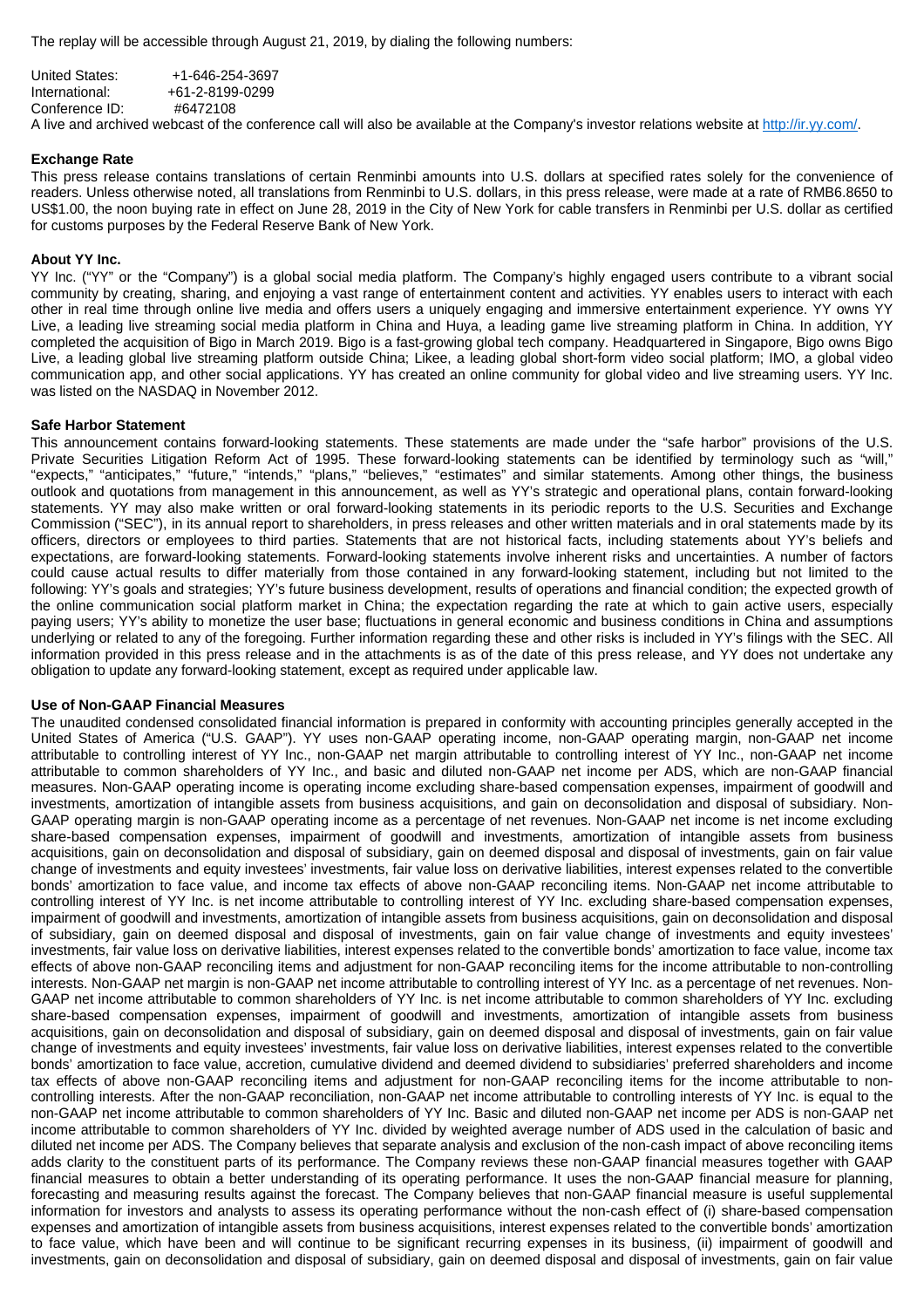change of investments and equity investees' investments, fair value loss on derivative liabilities, and accretion, cumulative dividend and deemed dividend to subsidiaries' preferred shareholders, which may not be recurring in its business, and (iii) income tax expenses and non-GAAP adjustments for net income (loss) attributable to non-controlling interest shareholders, which are affected by above non-GAAP reconciling items. However, the use of non-GAAP financial measures has material limitations as an analytical tool. One of the limitations of using non-GAAP financial measures is that they do not include all items that impact the Company's net income for the period. In addition, because non-GAAP financial measures are not measured in the same manner by all companies, they may not be comparable to other similar titled measures used by other companies. In light of the foregoing limitations, you should not consider non-GAAP financial measure in isolation from or as an alternative to the financial measure prepared in accordance with U.S. GAAP.

The presentation of these non-GAAP financial measures is not intended to be considered in isolation from, or as a substitute for, the financial information prepared and presented in accordance with U.S. GAAP. For more information on these non-GAAP financial measures, please see the table captioned "YY Inc. Reconciliations of GAAP and Non-GAAP Results" near the end of this release.

#### **Investor Relations Contact**

YY Inc. Matthew Zhao Tel: +86 (20) 8212-0000 Email: [IR@YY.com](mailto:IR@YY.com)

ICR, Inc. Jack Wang Tel: +1 (646) 915-1611 Email: [IR@YY.com](mailto:IR@YY.com)

<sup>1</sup> Net income attributable to controlling interest of YY Inc., is net income less net (loss) income attributable to the non-controlling interest shareholders and the mezzanine equity classified as non-controlling interest shareholder.

<sup>2</sup> Non-GAAP net income attributable to controlling interest of YY Inc. is a non-GAAP financial measure, which is defined as net income attributable to controlling interest of YY Inc. excluding share-based compensation expenses, impairment of goodwill and investment, amortization of intangible assets from business acquisitions, gain on deconsolidation and disposal of subsidiary, gain on deemed disposal and disposal of investments (deemed disposal refers to dilution of equity interest in equity-method investments), gain on fair value change of investments and equity investees' investments, fair value loss on derivative liabilities, interest expenses related to the convertible bonds amortization to face value, income tax effects on non-GAAP adjustment and non-GAAP adjustment for net (loss) income attributable to noncontrolling interests shareholders. These adjustments amounted to RMB382.1 million (US\$55.7 million) and RMB1,010.1 million in the second quarters of 2019 and 2018, respectively. Please refer to the section titled "Reconciliation of GAAP and Non-GAAP Results" for more details.

 $^3$  Refers to mobile average monthly active users. Average mobile MAU for any period is calculated by dividing (i) the sum of the Company's mobile active users for each month of such period, by (ii) the number of months in such period.

<sup>4</sup> Refers to a registered user that has purchased virtual items on YY's platforms at least once during the period presented.

<sup>5</sup> Non-GAAP operating income is a non-GAAP financial measure, which is defined as operating income excluding share-based compensation expenses, amortization of intangible assets from business acquisitions, impairment of goodwill and investments and gain on deconsolidation and disposal of a subsidiary. Please refer to the section titled "Reconciliation of GAAP and Non-GAAP Results" for details.

 $^6$  Non-GAAP operating margin is a non-GAAP financial measure, which is defined as non-GAAP operating income as a percentage of net revenues. Please refer to the section titled "Reconciliation of GAAP and Non-GAAP Results" for details.

<sup>7</sup> Non-GAAP net margin is non-GAAP net income attributable to controlling interest of YY Inc. as a percentage of net revenues.

8ADS is American Depositary Share. Each ADS represents twenty Class A common shares of the Company. Diluted net income per ADS is net income attributable to common shareholders of YY Inc. divided by weighted average number of diluted ADS.

9Non-GAAP diluted net income per ADS is a non-GAAP financial measure, which is defined as non-GAAP net income attributable to common shareholders of YY Inc. divided by weighted average number of ADS used in the calculation of diluted net income per ADS. Please refer to the section titled "Reconciliation of GAAP and Non-GAAP Results" for details.

 $10$  The outlook of net revenues for the third quarter of 2019 includes the impact from Bigo's consolidation. However, when calculating the year-over-year growth rate, Bigo's net revenues in the same period of 2018 was not included as the part of denominator.

## **YY INC. UNAUDITED CONDENSED CONSOLIDATED BALANCE SHEETS**

| <b>December</b> | June | June |
|-----------------|------|------|
| 31.             | 30.  | 30.  |
| 2018            | 2019 | 2019 |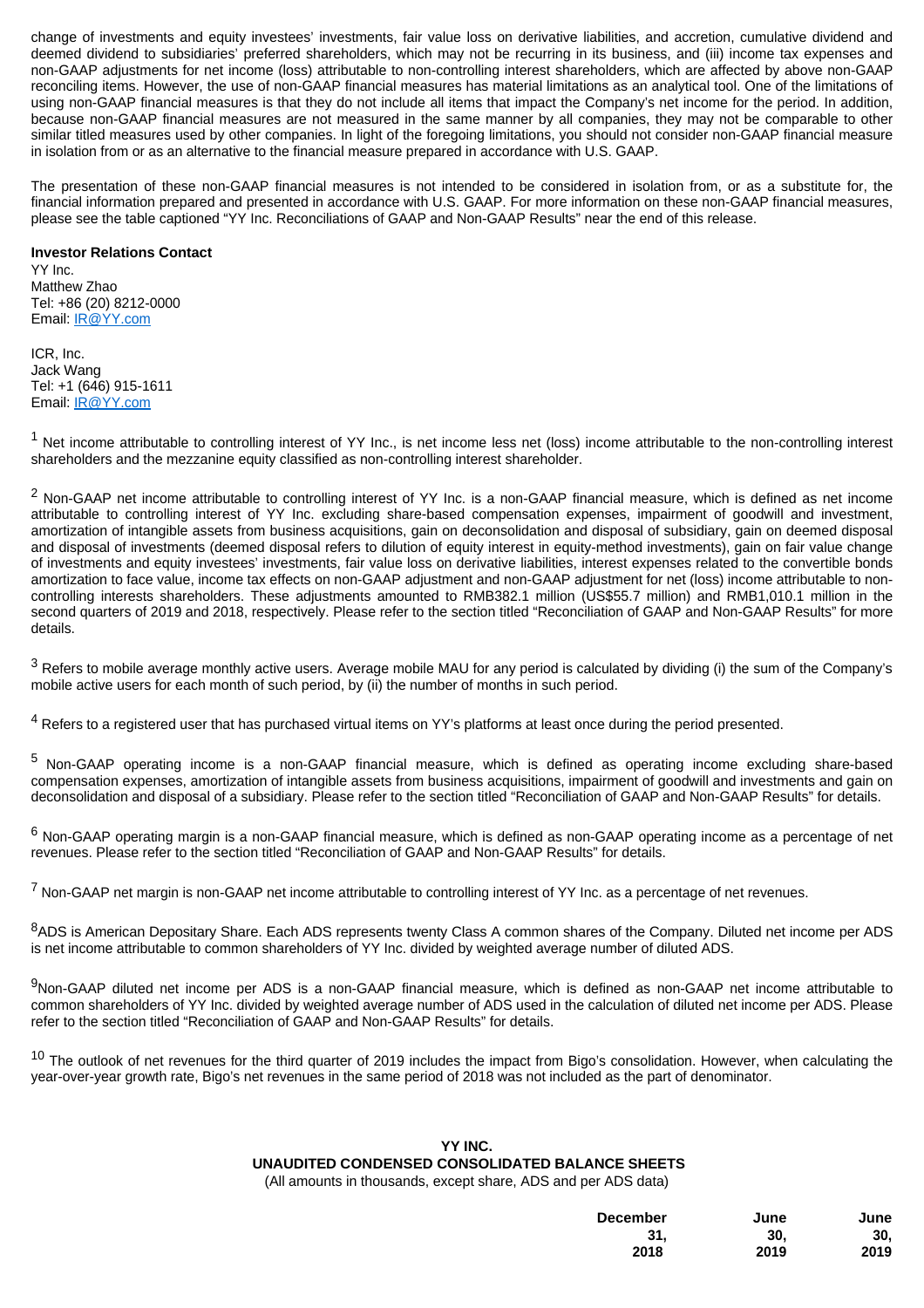|                                                                                      | <b>RMB</b> | <b>RMB</b> | US\$      |
|--------------------------------------------------------------------------------------|------------|------------|-----------|
| <b>Assets</b>                                                                        |            |            |           |
| <b>Current assets</b>                                                                |            |            |           |
| Cash and cash equivalents                                                            | 6,004,231  | 11,010,997 | 1,603,933 |
| Restricted cash and cash equivalents                                                 |            | 283,161    | 41,247    |
| Short-term deposits                                                                  | 7,326,996  | 10,050,554 | 1,464,028 |
| Restricted short-term deposits                                                       |            | 302,990    | 44,135    |
| Short-term investments                                                               | 979,053    | 3,458,790  | 503,830   |
| Accounts receivable, net                                                             | 198,428    | 629,508    | 91,698    |
| Amounts due from related parties                                                     | 193,559    | 14,098     | 2,054     |
| Financing receivables, net                                                           | 768,343    | 494,088    | 71,972    |
| Prepayments and other current assets                                                 | 1,019,019  | 942,311    | 137,260   |
| <b>Total current assets</b>                                                          | 16,489,629 | 27,186,497 | 3,960,157 |
| <b>Non-current assets</b>                                                            |            |            |           |
| Long-term deposits                                                                   | 1,000,000  |            |           |
| Deferred tax assets                                                                  | 70,834     | 120,141    | 17,501    |
| Investments                                                                          | 4,591,524  | 1,534,593  | 223,539   |
| Property and equipment, net                                                          | 1,296,319  | 1,984,150  | 289,024   |
| Land use rights, net                                                                 | 1,784,639  | 1,760,591  | 256,459   |
| Intangible assets, net                                                               | 74,685     | 3,411,719  | 496,973   |
| Right-of-use assets, $net(1)$                                                        |            | 292,791    | 42,650    |
| Goodwill                                                                             | 11,763     | 12,758,974 | 1,858,554 |
| Financing receivables, net                                                           | 224,793    | 224,048    | 32,636    |
| Other non-current assets                                                             | 223,859    | 276,233    | 40,238    |
| <b>Total non-current assets</b>                                                      | 9,278,416  | 22,363,240 | 3,257,574 |
| <b>Total assets</b>                                                                  | 25,768,045 | 49,549,737 | 7,217,731 |
|                                                                                      |            |            |           |
| Liabilities, mezzanine equity and shareholders' equity<br><b>Current liabilities</b> |            |            |           |
| Convertible bonds                                                                    | 6,863      |            |           |
| Accounts payable                                                                     | 114,589    | 215,254    | 31,355    |
| Deferred revenue                                                                     | 951,616    | 1,335,794  | 194,580   |
| Advances from customers                                                              | 101,690    | 97,081     | 14,141    |
| Income taxes payable                                                                 | 235,561    | 403,005    | 58,704    |
| Accrued liabilities and other current liabilities                                    | 2,414,371  | 3,855,975  | 561,686   |
| Amounts due to related parties                                                       | 28,336     | 34,890     | 5,082     |
| Lease liabilities due within one year <sup>(1)</sup>                                 |            | 111,179    | 16,195    |
| Short-term loans                                                                     |            | 281,588    | 41,018    |
| <b>Total current liabilities</b>                                                     | 3,853,026  | 6,334,766  | 922,761   |
|                                                                                      |            |            |           |
| <b>Non-current liabilities</b>                                                       |            |            |           |
| Convertible bonds                                                                    |            | 4,736,225  | 689,909   |
| Lease liabilities <sup>(1)</sup>                                                     |            | 187,094    | 27,253    |
| Deferred revenue                                                                     | 91,710     | 153,948    | 22,425    |
| Deferred tax liabilities                                                             | 27,505     | 326,025    | 47,491    |
| <b>Total non-current liabilities</b>                                                 | 119,215    | 5,403,292  | 787,078   |
| <b>Total liabilities</b>                                                             | 3,972,241  | 11,738,058 | 1,709,839 |
|                                                                                      |            |            |           |

## **YY INC.**

## **UNAUDITED CONDENSED CONSOLIDATED BALANCE SHEETS (CONTINUED)**

| <b>December</b> | June       | June |
|-----------------|------------|------|
| 31.             | 30.        | 30.  |
| 2018            | 2019       | 2019 |
| <b>RMB</b>      | <b>RMB</b> | US\$ |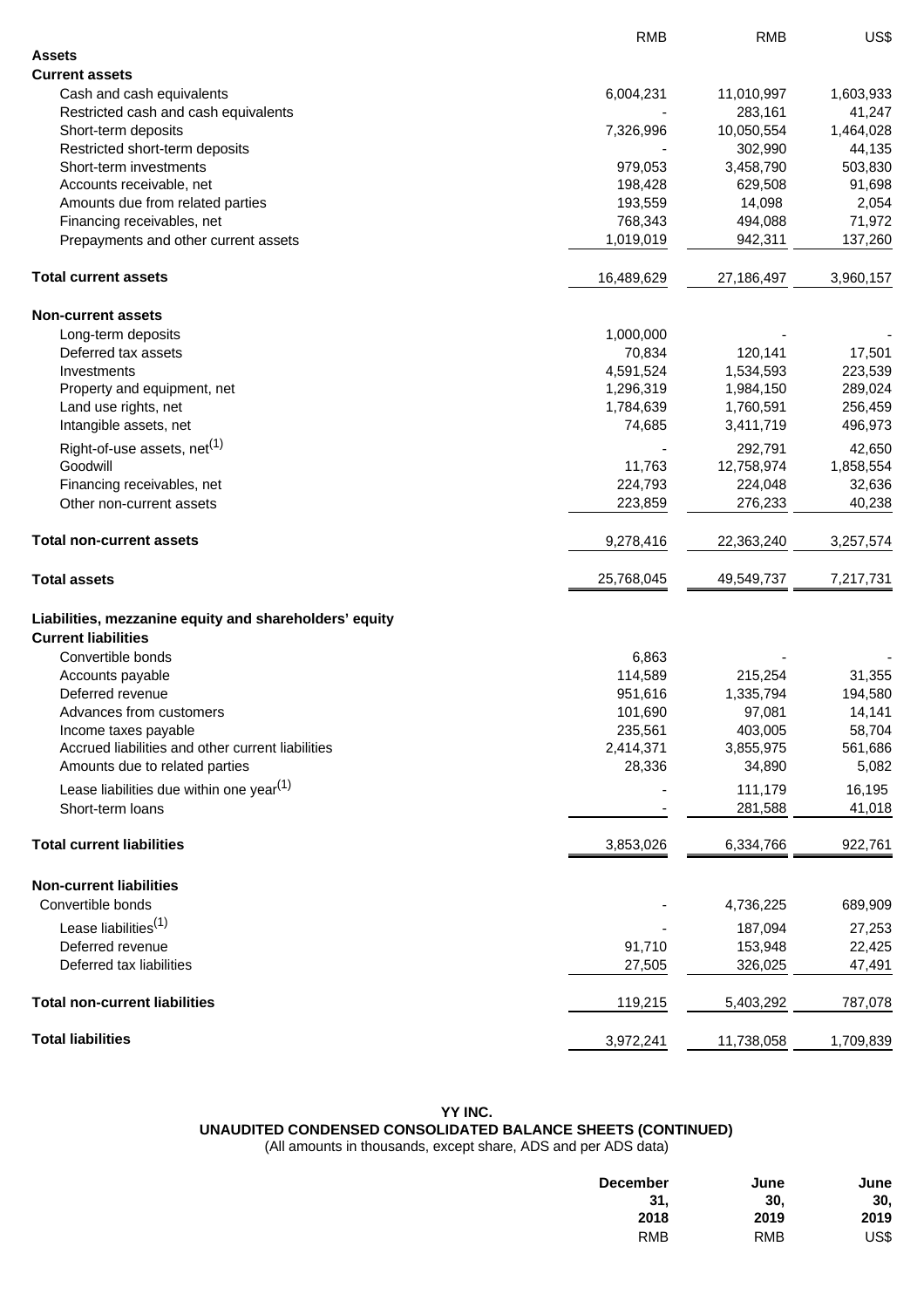| <b>Mezzanine equity</b>                                                                                                                                      | 418,673    | 439,325      | 63,995            |
|--------------------------------------------------------------------------------------------------------------------------------------------------------------|------------|--------------|-------------------|
| Shareholders' equity                                                                                                                                         |            |              |                   |
| Class A common shares (US\$0.00001 par value; 10,000,000,000 and                                                                                             |            |              |                   |
| 10,000,000,000 shares authorized, 981,740,848 shares issued and outstanding as<br>of December 31, 2018; 1,298,420,684 shares issued and 1,290,568,495 shares |            |              |                   |
| outstanding as of and June 30, 2019, respectively)                                                                                                           | 59         | 80           | $12 \overline{ }$ |
| Class B common shares (US\$0.00001 par value; 1,000,000,000 and 1,000,000,000                                                                                |            |              |                   |
| shares authorized, 288,182,976 and 326,509,555 shares issued and outstanding as                                                                              |            |              |                   |
| of December 31, 2018 and June 30, 2019, respectively)                                                                                                        | 21         | 24           | 3                 |
| Additional paid-in capital                                                                                                                                   | 11,168,866 | 21,620,780   | 3,149,422         |
| <b>Statutory reserves</b>                                                                                                                                    | 101,725    | 101,725      | 14,818            |
| Retained earnings                                                                                                                                            | 6,913,469  | 10,057,138   | 1,464,987         |
| Accumulated other comprehensive income                                                                                                                       | 336,152    | 600,217      | 87,431            |
| Total YY Inc.'s shareholders' equity                                                                                                                         | 18,520,292 | 32,379,964   | 4,716,673         |
| Non-controlling interests                                                                                                                                    | 2,856,839  | 4,992,390    | 727,224           |
| Total shareholders' equity                                                                                                                                   | 21,377,131 | 37, 372, 354 | 5,443,897         |
| Total liabilities, mezzanine equity and                                                                                                                      |            |              |                   |
| shareholders' equity                                                                                                                                         | 25,768,045 | 49,549,737   | 7,217,731         |

(1) The Company has adopted ASC842 "Leases" beginning January 1, 2019 using the optional transition method. The only major impact of the standard is that assets and liabilities amounting to RMB145.2 million and RMB141.2 million, respectively, are recognized beginning January 1, 2019 for leased office space with terms of more than 12 months.

> **YY INC. UNAUDITED CONDENSED CONSOLIDATED STATEMENTS OF OPERATIONS**

|                                                            |                                   | <b>Three Months Ended</b>                 |                                   |                             |                                         | <b>Six Months Ended</b>           |                             |  |  |
|------------------------------------------------------------|-----------------------------------|-------------------------------------------|-----------------------------------|-----------------------------|-----------------------------------------|-----------------------------------|-----------------------------|--|--|
|                                                            | June<br>30,<br>2018<br><b>RMB</b> | <b>March</b><br>31,<br>2019<br><b>RMB</b> | June<br>30,<br>2019<br><b>RMB</b> | June<br>30,<br>2019<br>US\$ | June<br>30,<br>2018<br><b>RMB</b>       | June<br>30,<br>2019<br><b>RMB</b> | June<br>30,<br>2019<br>US\$ |  |  |
| <b>Net revenues</b>                                        |                                   |                                           |                                   |                             |                                         |                                   |                             |  |  |
| Live streaming $(1)$                                       | 3,559,666                         | 4,485,020                                 | 5,922,761                         | 862,747                     | 6,591,701                               | 10,407,781                        | 1,516,064                   |  |  |
| <b>Others</b>                                              | 213,564                           | 295,564                                   | 372,486                           | 54,259                      | 430,460                                 | 668,050                           | 97,312                      |  |  |
| <b>Total net revenues</b>                                  | 3,773,230                         | 4,780,584                                 | 6,295,247                         | 917,006                     | 7,022,161                               | 11,075,831                        | 1,613,376                   |  |  |
| Cost of revenues <sup>(2)</sup>                            | (2,313,772)                       | (3, 160, 325)                             | (4, 173, 841)                     | (607, 988)                  | (4,329,569)                             | (7, 334, 166)                     | (1,068,342)                 |  |  |
| <b>Gross profit</b>                                        | 1,459,458                         | 1,620,259                                 | 2,121,406                         | 309,018                     | 2,692,592                               | 3,741,665                         | 545,034                     |  |  |
| Operating expenses <sup>(2)</sup>                          |                                   |                                           |                                   |                             |                                         |                                   |                             |  |  |
| Research and development                                   |                                   |                                           | (655, 421)                        | (95, 473)                   |                                         |                                   |                             |  |  |
| expenses                                                   | (295, 946)                        | (404, 736)                                |                                   |                             | (545, 411)                              | (1,060,157)                       | (154, 429)                  |  |  |
| Sales and marketing expenses<br>General and administrative | (246, 130)                        | (534, 236)                                | $(1,099,494)$ $(160,159)$         |                             | (481, 788)                              | (1,633,730)                       | (237, 980)                  |  |  |
| expenses                                                   | (237, 532)                        | (276, 424)                                | (335, 973)                        | (48, 940)                   | (401, 508)                              | (612, 397)                        | (89, 206)                   |  |  |
| <b>Total operating expenses</b>                            | (779, 608)                        | (1,215,396)                               |                                   |                             | $(2,090,888)$ $(304,572)$ $(1,428,707)$ | (3,306,284)                       | (481, 615)                  |  |  |
| Other income                                               | 33,922                            | 68,688                                    | 41,407                            | 6,032                       | 46,296                                  | 110,095                           | 16,037                      |  |  |
| <b>Operating income</b>                                    | 713,772                           | 473,551                                   | 71,925                            | 10,478                      | 1,310,181                               | 545,476                           | 79,456                      |  |  |
| Interest expenses<br>Interest income and investment        | (1, 548)                          | (6, 219)                                  | (12, 268)                         | (1,787)                     | (3, 567)                                | (18, 487)                         | (2,693)                     |  |  |
| income                                                     | 128,850                           | 148,289                                   | 156,619                           | 22,814                      | 221,041                                 | 304,908                           | 44,415                      |  |  |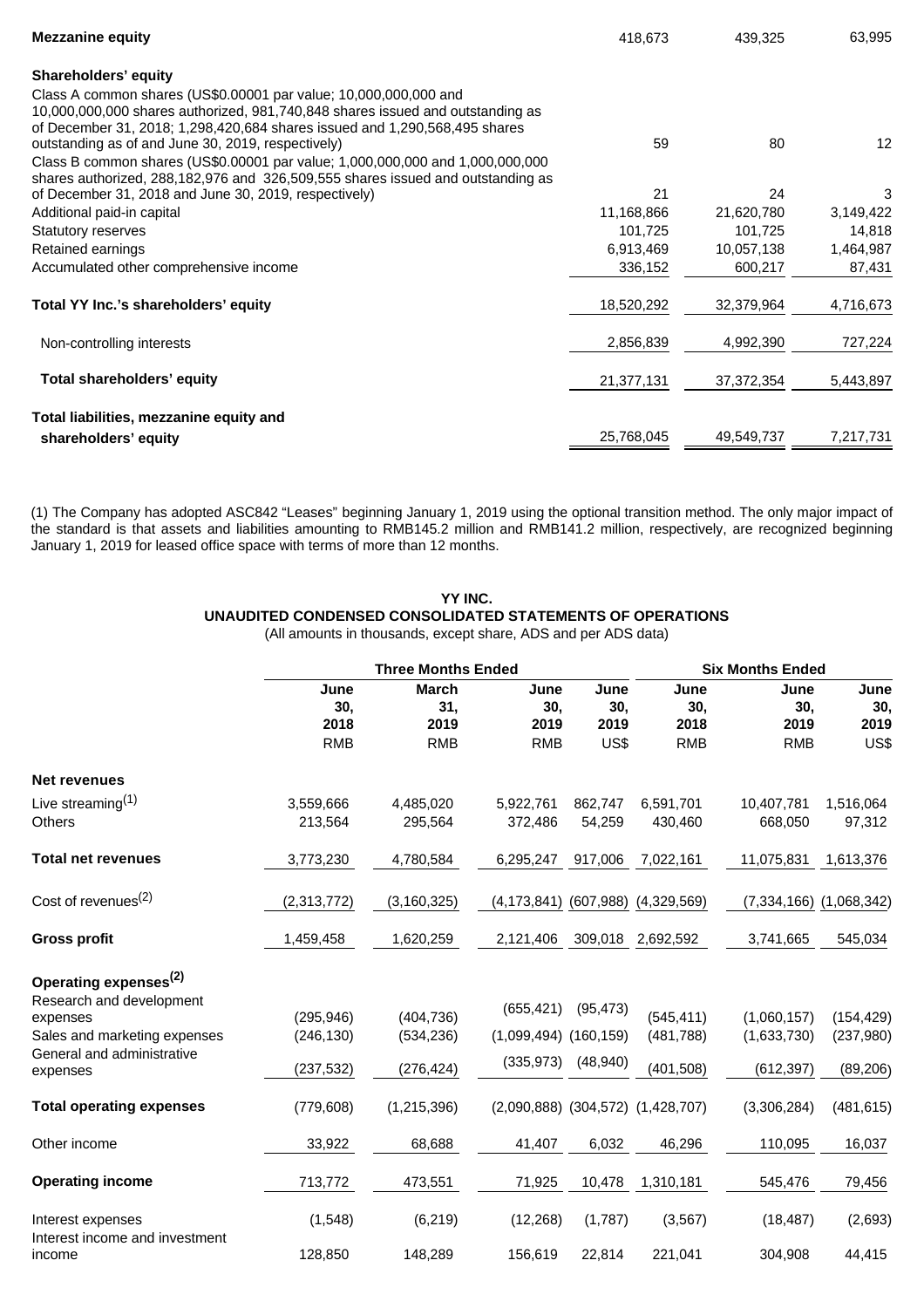| Inc.                                                                                                                                                                          | (136, 887)               | 3,104,338  | 25,790     | 3,758     | 307,251                  | 3,130,128  | 455,954  |
|-------------------------------------------------------------------------------------------------------------------------------------------------------------------------------|--------------------------|------------|------------|-----------|--------------------------|------------|----------|
| Net (loss) income attributable to<br>common shareholders of YY                                                                                                                |                          |            |            |           |                          |            |          |
| Deemed dividend to subsidiary's<br>Series A preferred shareholders                                                                                                            |                          |            |            |           | 489,284                  |            |          |
| subsidiary's Series A Preferred<br>Shares                                                                                                                                     |                          | 6,730      | 6,811      | 992       |                          | 13,541     | 1,972    |
| Less: Accretion of subsidiaries'<br>redeemable convertible preferred<br>shares to redemption value<br>Cumulative dividend on                                                  | 36,969                   | 9,365      | 9,476      | 1,380     | 67,076                   | 18,841     | 2,745    |
| Net (loss) income attributable to<br>controlling interest of YY Inc.                                                                                                          | (99, 918)                | 3,120,433  | 42,077     | 6,130     | 863,611                  | 3,162,510  | 460,671  |
| Less: Net (loss) income<br>attributable to the non-controlling<br>interest shareholders and the<br>mezzanine equity classified as<br>non-controlling interest<br>shareholders | (176, 565)               | 29,549     | 65,342     | 9,518     | (171, 181)               | 94,891     | 13,822   |
| Net (loss) income                                                                                                                                                             | (276, 483)               | 3,149,982  | 107,419    | 15,648    | 692,430                  | 3,257,401  | 474,493  |
| Share of income in equity method<br>investments, net of income taxes                                                                                                          | 88,992                   | 7,156      | 6,947      | 1,012     | 98,171                   | 14,103     | 2,054    |
| (Loss) income before share of<br>income in equity method<br>investments, net of income<br>taxes                                                                               | (365, 475)               | 3,142,826  | 100,472    | 14,636    | 594,259                  | 3,243,298  | 472,439  |
| Income tax expenses                                                                                                                                                           | (147, 419)               | (123, 971) | (143, 896) | (20, 961) | (295, 664)               | (267, 867) | (39,019) |
| (Loss) income before income<br>tax expenses                                                                                                                                   | (218, 056)               | 3,266,797  | 244,368    | 35,597    | 889,923                  | 3,511,165  | 511,458  |
| liabilities<br>Other non-operating expenses                                                                                                                                   | (2, 273, 355)<br>(2,000) |            |            |           | (2, 285, 223)<br>(2,000) |            |          |
| Gain on fair value change of<br>investments<br>Fair value loss on derivative                                                                                                  | 1,205,049                | 2,649,843  | 14,291     | 2,082     | 1,631,596                | 2,664,134  | 388,075  |
| Gain on deemed disposal and<br>disposal of investments                                                                                                                        | 13,999                   |            |            |           | 13,999                   |            |          |
| Foreign currency exchange<br>(losses) gains, net                                                                                                                              | (2,823)                  | 1,333      | 13,801     | 2,010     | 3,896                    | 15,134     | 2,205    |

**YY INC.**

**UNAUDITED CONDENSED CONSOLIDATED STATEMENTS OF OPERATIONS (CONTINUED)**

|                                                                                    |                     | <b>Three Months Ended</b> |                     |                     |                                             |                     | <b>Six Months Ended</b>                     |  |  |
|------------------------------------------------------------------------------------|---------------------|---------------------------|---------------------|---------------------|---------------------------------------------|---------------------|---------------------------------------------|--|--|
|                                                                                    | June<br>30.<br>2018 | March<br>31.<br>2019      | June<br>30.<br>2019 | June<br>30.<br>2019 | June<br>30.<br>2018                         | June<br>30.<br>2019 | June<br>30,<br>2019                         |  |  |
|                                                                                    | <b>RMB</b>          | <b>RMB</b>                | <b>RMB</b>          | US\$                | <b>RMB</b>                                  | <b>RMB</b>          | US\$                                        |  |  |
| Net (loss) income per ADS                                                          |                     |                           |                     |                     |                                             |                     |                                             |  |  |
| -Basic<br>-Diluted                                                                 | (2.14)<br>(2.14)    | 44.93<br>44.55            | 0.32<br>0.27        | 0.05<br>0.04        | 4.82<br>4.75                                | 42.06<br>41.31      | 6.13<br>6.02                                |  |  |
| Weighted average number of ADS<br>used in calculating net income per<br><b>ADS</b> |                     |                           |                     |                     |                                             |                     |                                             |  |  |
| -Basic                                                                             | 63,839,293          | 69,097,090                | 79,682,966          |                     |                                             |                     | 79,682,966 63,780,159 74,418,556 74,418,556 |  |  |
| -Diluted                                                                           | 63,839,293          | 69.640.885                | 81.167.679          |                     | 81,167,679 64,712,271 75,764,380 75,764,380 |                     |                                             |  |  |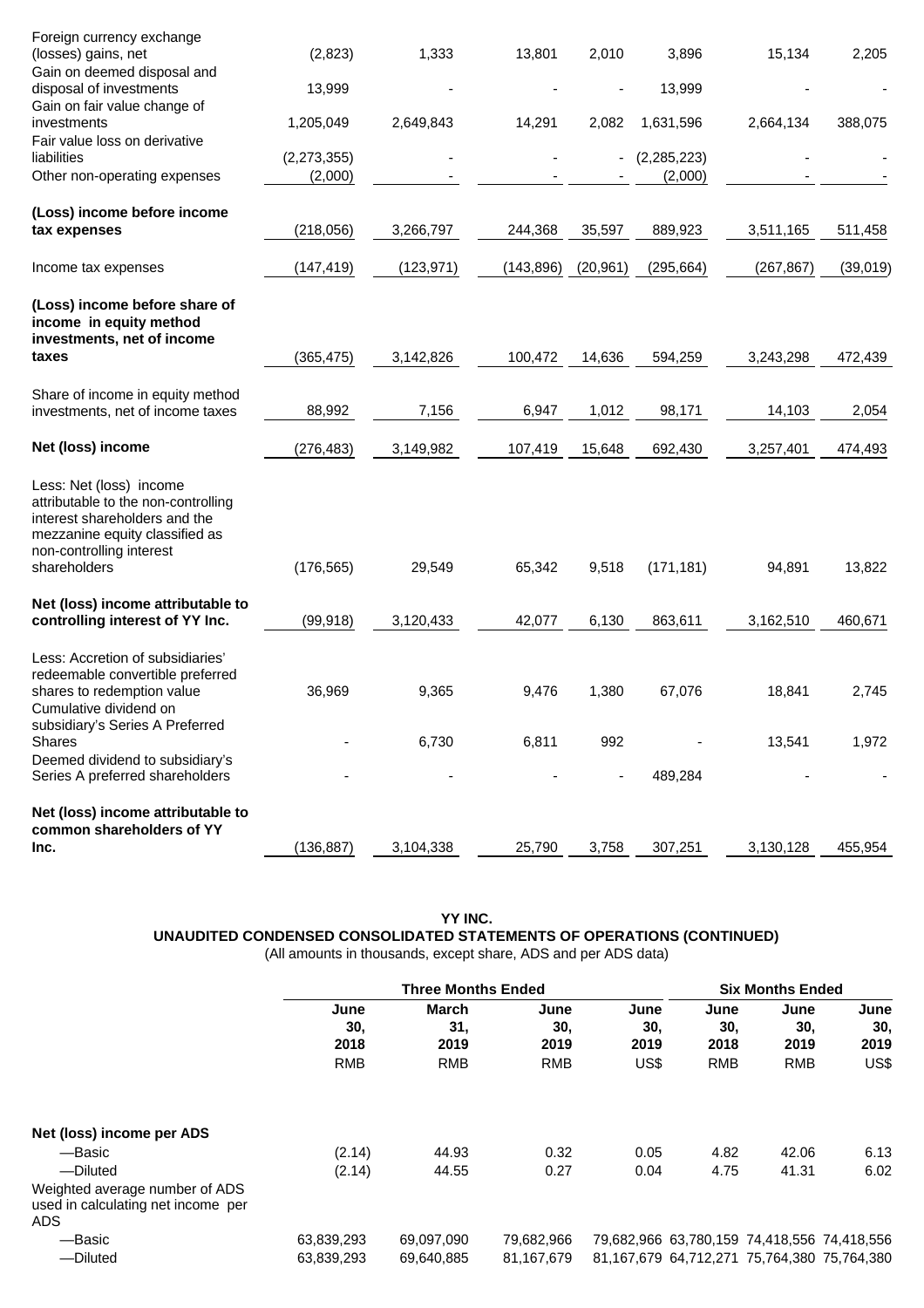#### (1) Live streaming revenues by geographical areas were as follows:

|            |                          | <b>Three Months Ended</b> |            |         |                          | <b>Six Months Ended</b> |           |  |  |
|------------|--------------------------|---------------------------|------------|---------|--------------------------|-------------------------|-----------|--|--|
|            | June                     | March                     | June       | June    | June                     | June                    | June      |  |  |
|            | 30.                      | 31.                       | 30.        | 30,     | 30.                      | 30.                     | 30,       |  |  |
|            | 2018                     | 2019                      | 2019       | 2019    | 2018                     | 2019                    | 2019      |  |  |
|            | <b>RMB</b>               | <b>RMB</b>                | <b>RMB</b> | US\$    | <b>RMB</b>               | <b>RMB</b>              | US\$      |  |  |
| <b>PRC</b> | 3.559.666                | 4,189,410                 | 5,016,587  | 730.748 | 6.591.701                | 9.205.997               | 1,341,004 |  |  |
| Non-PRC    | $\overline{\phantom{0}}$ | 295.610                   | 906,174    | 131,999 | $\overline{\phantom{0}}$ | 1.201.784               | 175,060   |  |  |

(2) Share-based compensation was allocated in cost of revenues and operating expenses as follows:

|                                     | <b>Three Months Ended</b> |                      |                     |                     | <b>Six Months Ended</b> |                     |                     |
|-------------------------------------|---------------------------|----------------------|---------------------|---------------------|-------------------------|---------------------|---------------------|
|                                     | June<br>30,<br>2018       | March<br>31.<br>2019 | June<br>30,<br>2019 | June<br>30.<br>2019 | June<br>30.<br>2018     | June<br>30.<br>2019 | June<br>30,<br>2019 |
|                                     | <b>RMB</b>                | <b>RMB</b>           | <b>RMB</b>          | US\$                | <b>RMB</b>              | <b>RMB</b>          | US\$                |
| Cost of revenues                    | 24.059                    | 14.309               | 15.604              | 2.273               | 43.667                  | 29.913              | 4,357               |
| Research and development expenses   | 67.912                    | 70.607               | 160,029             | 23.311              | 122.379                 | 230.636             | 33,596              |
| Sales and marketing expenses        | 2,406                     | 1.976                | 3,452               | 503                 | 4.275                   | 5,428               | 791                 |
| General and administrative expenses | 124,978                   | 94,877               | 85,197              | 12.410              | 161,541                 | 180.074             | 26,231              |

## **YY INC. RECONCILIATION OF GAAP AND NON-GAAP RESULTS**

|                                                                                                                       | <b>Three Months Ended</b> |                     |                    |               |          | <b>Six Months Ended</b> |                                         |              |  |
|-----------------------------------------------------------------------------------------------------------------------|---------------------------|---------------------|--------------------|---------------|----------|-------------------------|-----------------------------------------|--------------|--|
|                                                                                                                       | June<br>30,               | <b>March</b><br>31, | June<br>30,        | June<br>30,   |          | June<br>30,             | June<br>30,                             | June<br>30,  |  |
|                                                                                                                       | 2018<br><b>RMB</b>        | 2019<br><b>RMB</b>  | 2019<br><b>RMB</b> | 2019<br>US\$  |          | 2018<br><b>RMB</b>      | 2019<br><b>RMB</b>                      | 2019<br>US\$ |  |
| Operating income                                                                                                      | 713,772                   | 473,551             |                    | 71,925 10,478 |          | 1,310,181               | 545,476                                 | 79,456       |  |
| Share-based compensation expenses<br>Impairment of goodwill and investments<br>Amortization of intangible assets from | 219,355                   | 181,769             | 264,282 38,497     |               |          | 331,862<br>18,349       | 446,051                                 | 64,975       |  |
| business acquisitions                                                                                                 |                           | 62,000              | 188,740 27,493     |               |          |                         | 250,740                                 | 36,524       |  |
| <b>Non-GAAP operating income</b>                                                                                      | 933,127                   | 717,320             | 524,947 76,468     |               |          | 1,660,392               | 1,242,267                               | 180,955      |  |
| Net (loss) income                                                                                                     | (276, 483)                | 3,149,982           | 107,419            |               | 15,648   |                         | 692,430 3,257,401                       | 474,493      |  |
| Share-based compensation expenses                                                                                     | 219,355                   | 181,769             | 264,282            |               | 38,497   | 331,862                 | 446,051                                 | 64,975       |  |
| Impairment of goodwill and investments                                                                                |                           |                     |                    |               |          | 18,349                  |                                         |              |  |
| Amortization of intangible assets from business<br>acquisitions                                                       |                           | 62,000              | 188,740            |               | 27,493   |                         | 250,740                                 | 36,524       |  |
| Gain on deemed disposal and disposal of<br>investments                                                                | (13,999)                  |                     |                    |               |          | (13,999)                |                                         |              |  |
| Gain on fair value change of investments and<br>equity investees' investments                                         | (1, 287, 301)             | (2,655,338)         | (13, 332)          |               | (1, 942) |                         | $(1,713,848)$ $(2,668,670)$ $(388,736)$ |              |  |
| Fair value loss on derivative liabilities                                                                             | 2,273,355                 |                     |                    |               |          | 2,285,223               |                                         |              |  |
| Interest expenses related to the convertible<br>bonds' amortization to face value                                     |                           |                     | 4,287              |               | 624      |                         | 4,287                                   | 624          |  |
| Income tax effects on non-GAAP adjustments                                                                            | 30,601                    | (16,996)            | (31, 891)          |               | (4,645)  | 75,067                  | (48, 887)                               | (7, 121)     |  |
| <b>Non-GAAP net income</b>                                                                                            | 945,528                   | 721,417             | 519,505            |               | 75,675   | 1,675,084               | 1,240,922                               | 180,759      |  |
| Net (loss) income attributable to common                                                                              |                           |                     |                    |               |          |                         |                                         |              |  |
| shareholders of YY Inc.                                                                                               | (136, 887)                | 3,104,338           | 25,790             |               | 3,758    | 307,251                 | 3,130,128                               | 455,954      |  |
| Share-based compensation expenses                                                                                     | 219,355                   | 181,769             | 264,282            |               | 38,497   | 331,862                 | 446,051                                 | 64,975       |  |
| Impairment of goodwill and investments                                                                                |                           |                     |                    |               |          | 18,349                  |                                         |              |  |
| Amortization of intangible assets from business<br>acquisitions                                                       |                           | 62,000              | 188,740            |               | 27,493   |                         | 250,740                                 | 36,524       |  |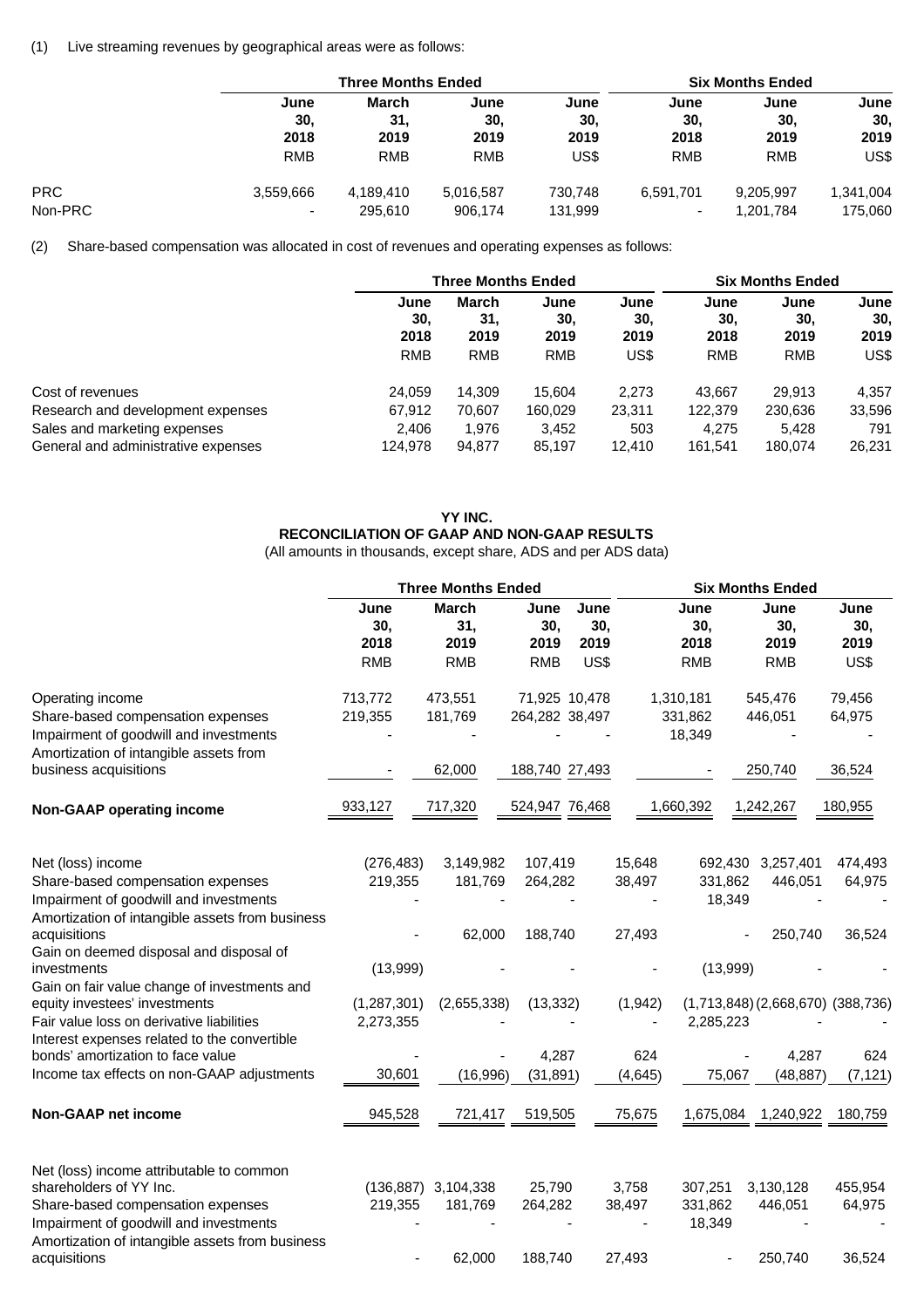| Gain on deemed disposal and disposal of                                                           |            |                             |           |                       |            |                             |                                  |
|---------------------------------------------------------------------------------------------------|------------|-----------------------------|-----------|-----------------------|------------|-----------------------------|----------------------------------|
| investments                                                                                       | (13,999)   |                             |           |                       | (13,999)   |                             |                                  |
| Gain on fair value change of investments and                                                      |            |                             |           |                       |            |                             |                                  |
| equity investees' investments                                                                     |            | $(1,287,301)$ $(2,655,338)$ | (13, 332) | (1, 942)              |            | $(1,713,848)$ $(2,668,670)$ | (388, 736)                       |
| Fair value loss on derivative liabilities                                                         | 2,273,355  |                             |           |                       | 2,285,223  |                             |                                  |
| Interest expenses related to the convertible                                                      |            |                             |           |                       |            |                             |                                  |
| bonds' amortization to face value                                                                 |            |                             | 4,287     | 624                   |            | 4,287                       | 624                              |
| Accretion, cumulative dividend and deemed                                                         |            |                             |           |                       |            |                             |                                  |
| dividend to subsidiaries' preferred shareholders                                                  | 36,969     | 16,095                      | 16,287    | 2,372                 | 556,360    | 32,382                      | 4,717                            |
| Income tax effects on non-GAAP adjustments                                                        | 30,601     | (16,996)                    | (31, 891) | (4,645)               | 75,067     | (48, 887)                   | (7, 121)                         |
| Non-GAAP adjustments for net loss attributable                                                    |            |                             |           |                       |            |                             |                                  |
| to the non-controlling interest shareholders                                                      | (211,884)  | (38, 346)                   | (29, 941) | (4, 361)              | (206, 064) | (68, 287)                   | (9, 947)                         |
| Non-GAAP net income attributable to<br>controlling interest and common<br>shareholders of YY Inc. | 910,209    | 653,522                     | 424,222   | 61,796                | 1,640,201  | 1,077,744                   | 156,990                          |
| Non-GAAP net income per ADS                                                                       |            |                             |           |                       |            |                             |                                  |
| -Basic                                                                                            | 14.26      | 9.46                        | 5.32      | 0.77                  | 25.72      | 14.48                       | 2.11                             |
| -Diluted                                                                                          | 13.75      | 9.32                        | 5.14      | 0.75                  | 24.72      | 14.11                       | 2.06                             |
| Weighted average number of ADS used in<br>calculating Non-GAAP net income per ADS                 |            |                             |           |                       |            |                             |                                  |
| -Basic                                                                                            | 63,839,293 | 69,097,090                  |           | 79,682,966 79,682,966 |            |                             | 63,780,159 74,418,556 74,418,556 |
| -Diluted                                                                                          | 64,701,643 | 69,640,885                  |           | 81,855,180 81,855,180 |            |                             | 64,721,304 75,764,380 75,764,380 |

## **YY INC. UNAUDITED SEGMENT REPORT** (All amounts in thousands, except share, ADS and per ADS data)

|                                               |                          |                    | <b>Three Months Ended</b><br>June 30, 2019 |                                               |                            |                      |
|-----------------------------------------------|--------------------------|--------------------|--------------------------------------------|-----------------------------------------------|----------------------------|----------------------|
|                                               | $YY^{(1)}$<br><b>RMB</b> | Huya<br><b>RMB</b> | <b>RMB</b>                                 | Bigo Elimination <sup>(2)</sup><br><b>RMB</b> | <b>Total</b><br><b>RMB</b> | <b>Total</b><br>US\$ |
| <b>Net revenues</b>                           |                          |                    |                                            |                                               |                            |                      |
| Live streaming                                | 2,863,058                | 1,921,485          | 1,138,218                                  |                                               | 5,922,761                  | 862,747              |
| Others                                        | 190,758                  | 88,976             | 92,752                                     |                                               | 372,486                    | 54,259               |
| <b>Total net revenues</b>                     | 3,053,816                | 2,010,461          | 1,230,970                                  |                                               | 6,295,247                  | 917,006              |
| Cost of revenues <sup>(3)</sup>               | (1,627,744)              | (1,674,793)        | (871, 304)                                 |                                               | (4, 173, 841)              | (607, 988)           |
| <b>Gross profit</b>                           | 1,426,072                | 335,668            | 359,666                                    |                                               | 2,121,406                  | 309,018              |
| Operating expenses <sup>(3)</sup>             |                          |                    |                                            |                                               |                            |                      |
| Research and development expenses             | (241, 253)               | (105, 411)         | (308, 757)                                 |                                               | (655, 421)                 | (95, 473)            |
| Sales and marketing expenses                  | (335, 602)               | (119, 592)         | (644, 300)                                 |                                               | (1,099,494)                | (160, 159)           |
| General and administrative expenses           | (171,032)                | (74, 328)          | (90, 613)                                  |                                               | (335, 973)                 | (48, 940)            |
| <b>Total operating expenses</b>               | (747, 887)               | (299, 331)         | (1,043,670)                                |                                               | (2,090,888)                | (304, 572)           |
| Other income                                  | 8,602                    | 31,332             | 1,473                                      | $\overline{\phantom{0}}$                      | 41,407                     | 6,032                |
| <b>Operating income (loss)</b>                | 686,787                  | 67,669             | (682, 531)                                 |                                               | 71,925                     | 10,478               |
| Interest expenses                             | (12, 268)                |                    | (4,201)                                    | 4,201                                         | (12, 268)                  | (1,787)              |
| Interest income and investment income         | 84,791                   | 75,021             | 1,008                                      | (4,201)                                       | 156,619                    | 22,814               |
| Foreign currency exchange (losses) gains, net | (4, 181)                 | 787                | 17,195                                     |                                               | 13,801                     | 2,010                |
| Gain on fair value change of investments      | 14,291                   |                    |                                            |                                               | 14,291                     | 2,082                |
| Income (loss) before income tax expenses      | 769,420                  | 143,477            | (668, 529)                                 |                                               | 244,368                    | 35,597               |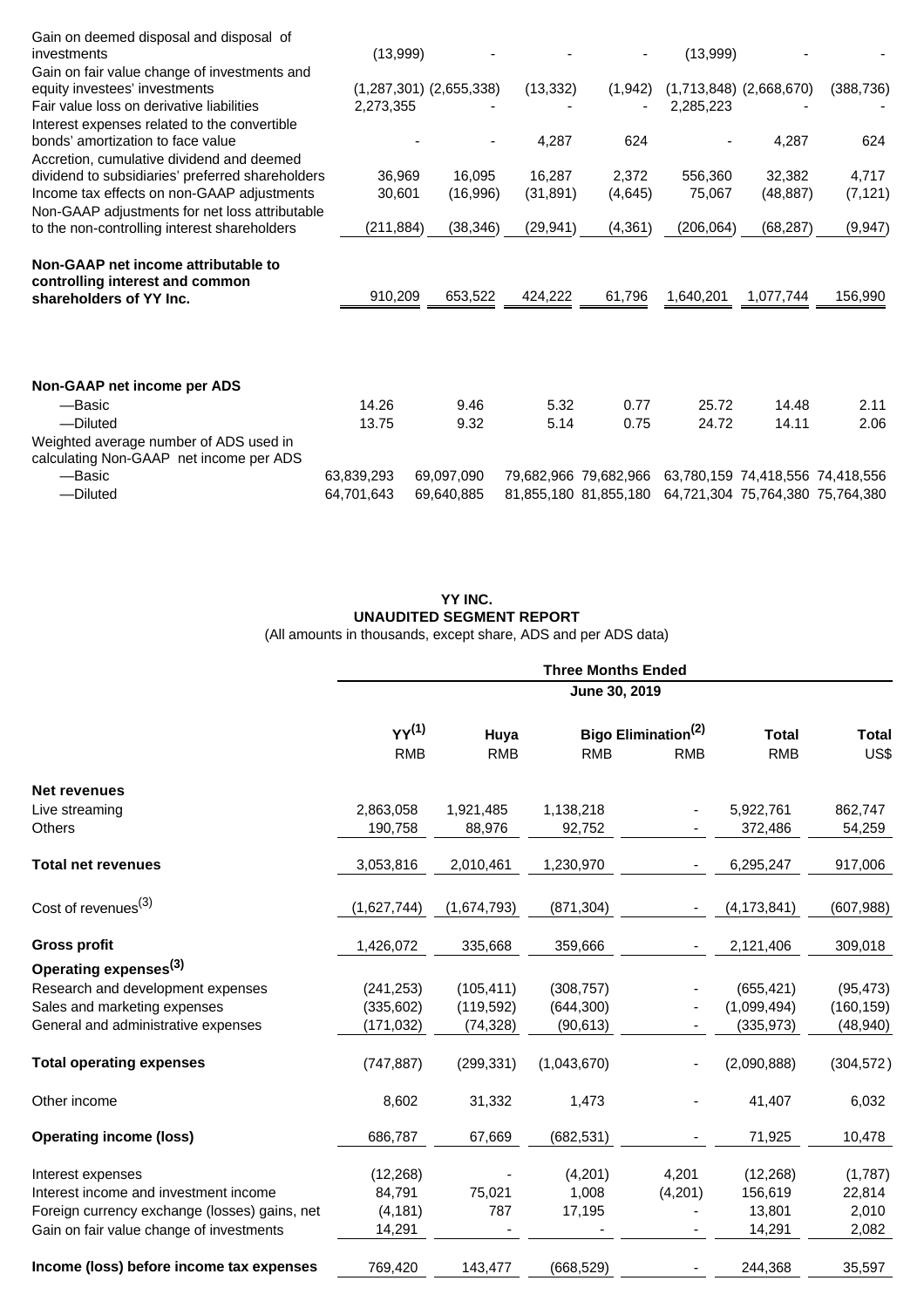| Income tax (expenses) benefits                                                                         | (160,152) | (21, 632) | 37,888     |                          | (143.896) | (20, 961) |
|--------------------------------------------------------------------------------------------------------|-----------|-----------|------------|--------------------------|-----------|-----------|
| (loss) before share of income<br>Income<br>(loss) in equity method investments, net of<br>income taxes | 609.268   | 121.845   | (630, 641) |                          | 100.472   | 14,636    |
|                                                                                                        |           |           |            |                          |           |           |
| Share of income (loss) in equity<br>method<br>investments, net of income taxes                         | 6.991     | (44)      | -          | $\overline{\phantom{0}}$ | 6.947     | 1.012     |
| Net income (loss)                                                                                      | 616,259   | 121.801   | (630, 641) |                          | 107.419   | 15,648    |

1. In 2019 the segment of "YY Live" was renamed as "YY".

2. The elimination mainly consists of interest income and interest expenses generated from the loan between YY and Bigo segments.

3. Share-based compensation was allocated in cost of revenues and operating expenses as follows:

|                                     | <b>Three Months Ended</b><br>June 30, 2019 |                    |                           |                            |               |  |
|-------------------------------------|--------------------------------------------|--------------------|---------------------------|----------------------------|---------------|--|
|                                     | YY<br><b>RMB</b>                           | Huya<br><b>RMB</b> | <b>Bigo</b><br><b>RMB</b> | <b>Total</b><br><b>RMB</b> | Total<br>US\$ |  |
| Cost of revenues                    | 1.955                                      | 4.270              | 9.379                     | 15.604                     | 2,273         |  |
| Research and development expenses   | 28,053                                     | 13.931             | 118.045                   | 160.029                    | 23,311        |  |
| Sales and marketing expenses        | 655                                        | 907                | 1.890                     | 3,452                      | 503           |  |
| General and administrative expenses | 43,189                                     | 29,501             | 12,507                    | 85,197                     | 12.410        |  |

#### **YY INC.**

## **RECONCILIATION OF GAAP AND NON-GAAP RESULTS OF UNAUDITED SEGMENT REPORT**

(All amounts in thousands, except share, ADS and per ADS data)

|                                                                                                                                                                                                                                                                                                                                                        | <b>Three Months Ended</b>                        |                    |                                               |                                                                  |                                                           |  |  |
|--------------------------------------------------------------------------------------------------------------------------------------------------------------------------------------------------------------------------------------------------------------------------------------------------------------------------------------------------------|--------------------------------------------------|--------------------|-----------------------------------------------|------------------------------------------------------------------|-----------------------------------------------------------|--|--|
|                                                                                                                                                                                                                                                                                                                                                        | June 30, 2019                                    |                    |                                               |                                                                  |                                                           |  |  |
|                                                                                                                                                                                                                                                                                                                                                        | YY<br><b>RMB</b>                                 | Huya<br><b>RMB</b> | <b>Bigo</b><br><b>RMB</b>                     | <b>Total</b><br><b>RMB</b>                                       | Total<br>US\$                                             |  |  |
| Operating income (loss)<br>Share-based compensation expenses<br>Amortization of intangible assets from business acquisitions                                                                                                                                                                                                                           | 686,787<br>73,852                                | 67,669<br>48,609   | (682, 531)<br>141,821<br>188,740              | 71,925<br>264,282<br>188,740                                     | 10,478<br>38,497<br>27,493                                |  |  |
| Non-GAAP operating income (loss)                                                                                                                                                                                                                                                                                                                       | 760,639                                          | 116,278            | (351, 970)                                    | 524,947                                                          | 76,468                                                    |  |  |
| Net income (loss)<br>Share-based compensation expenses<br>Amortization of intangible assets from business acquisitions<br>Gain on fair value change of investments and equity<br>investees' investments<br>Interest expenses related<br>the<br>convertible<br>bonds'<br>to<br>amortization to face value<br>Income tax effects on non-GAAP adjustments | 616,259<br>73,852<br>(13, 332)<br>4,287<br>1,421 | 121,801<br>48,609  | (630, 641)<br>141,821<br>188,740<br>(33, 312) | 107,419<br>264,282<br>188,740<br>(13, 332)<br>4,287<br>(31, 891) | 15,648<br>38,497<br>27,493<br>(1, 942)<br>624<br>(4, 645) |  |  |
| Non-GAAP net income (loss)                                                                                                                                                                                                                                                                                                                             | 682,487                                          | 170,410            | (333, 392)                                    | 519,505                                                          | 75,675                                                    |  |  |

**YY INC. UNAUDITED SEGMENT REPORT** (All amounts in thousands, except share, ADS and per ADS data)

**Three Months Ended**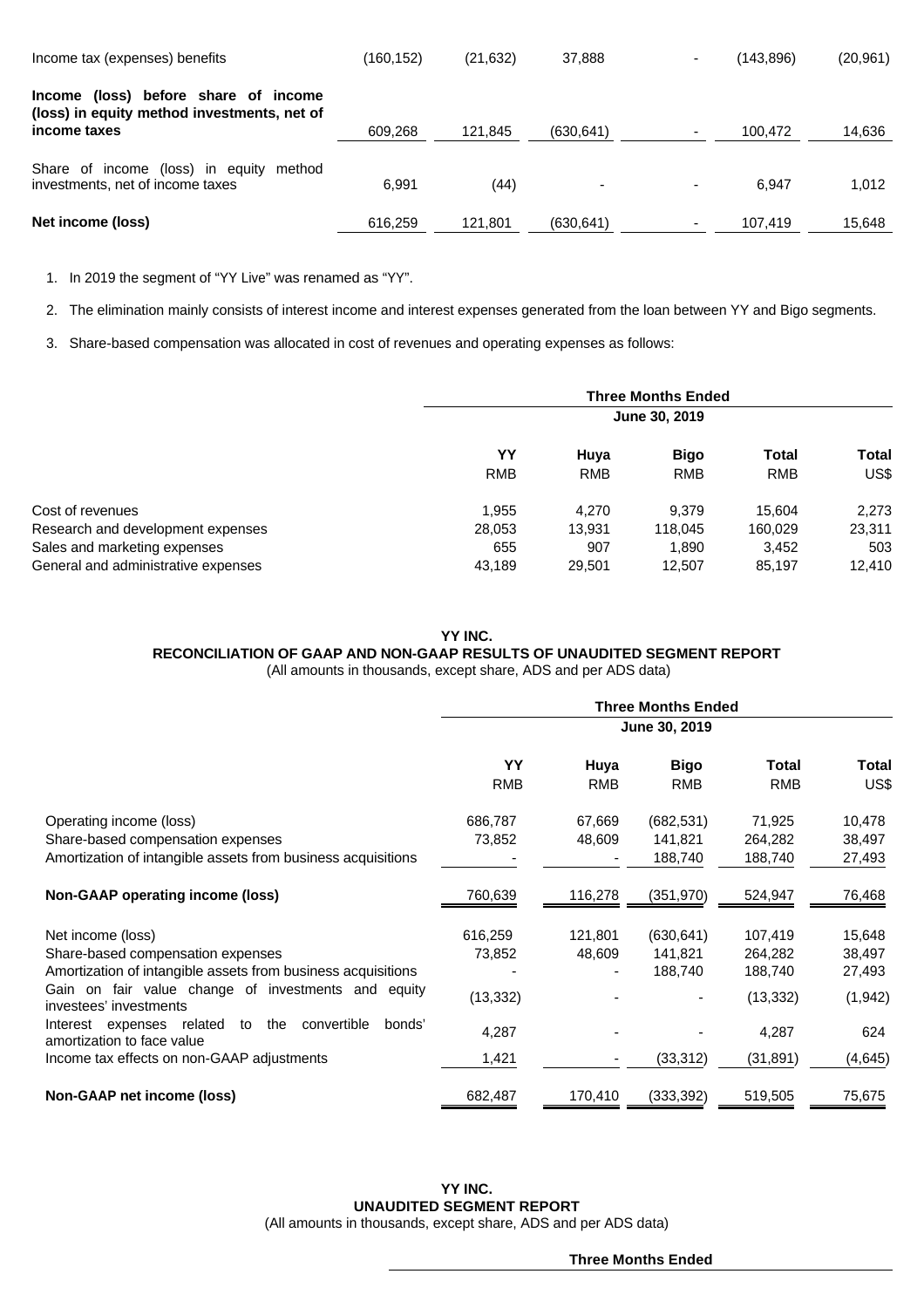#### **March 31, 2019**

|                                                                                                  |             |             |                     | Elimination |               |              |
|--------------------------------------------------------------------------------------------------|-------------|-------------|---------------------|-------------|---------------|--------------|
|                                                                                                  | YY          | Huya        | Bigo <sup>(1)</sup> | (2)         | <b>Total</b>  | <b>Total</b> |
|                                                                                                  | <b>RMB</b>  | <b>RMB</b>  | <b>RMB</b>          | <b>RMB</b>  | <b>RMB</b>    | US\$         |
| <b>Net revenues</b>                                                                              |             |             |                     |             |               |              |
| Live streaming                                                                                   | 2,566,523   | 1,552,482   | 366,015             |             | 4,485,020     | 668,289      |
| <b>Others</b>                                                                                    | 186,733     | 78,996      | 29,835              |             | 295,564       | 44,040       |
| <b>Total net revenues</b>                                                                        | 2,753,256   | 1,631,478   | 395,850             |             | 4,780,584     | 712,329      |
| Cost of revenues <sup>(3)</sup>                                                                  | (1,548,046) | (1,358,105) | (254, 174)          |             | (3, 160, 325) | (470, 903)   |
| <b>Gross profit</b>                                                                              | 1,205,210   | 273,373     | 141,676             |             | 1,620,259     | 241,426      |
| Operating expenses <sup>(3)</sup>                                                                |             |             |                     |             |               |              |
| Research and development expenses                                                                | (235, 502)  | (90,044)    | (79, 190)           |             | (404, 736)    | (60, 308)    |
| Sales and marketing expenses                                                                     | (266, 317)  | (78, 164)   | (189, 755)          |             | (534, 236)    | (79, 604)    |
| General and administrative expenses                                                              | (163, 364)  | (85, 811)   | (27, 249)           |             | (276, 424)    | (41, 188)    |
| <b>Total operating expenses</b>                                                                  | (665, 183)  | (254, 019)  | (296, 194)          |             | (1,215,396)   | (181, 100)   |
| Other income                                                                                     | 58,066      | 8,864       | 1,758               |             | 68,688        | 10,235       |
| <b>Operating income (loss)</b>                                                                   | 598,093     | 28,218      | (152, 760)          |             | 473,551       | 70,561       |
| Interest expenses                                                                                | (6, 219)    |             | (1, 395)            | 1,395       | (6, 219)      | (927)        |
| Interest income and investment income                                                            | 94,745      | 54,585      | 354                 | (1, 395)    | 148,289       | 22,096       |
| Foreign currency exchange (losses) gains, net                                                    | (965)       | (374)       | 2,672               |             | 1,333         | 199          |
| Gain on fair value change of investments                                                         | 2,649,843   |             |                     |             | 2,649,843     | 394,839      |
| Income (loss) before income tax expenses                                                         | 3,335,497   | 82,429      | (151, 129)          |             | 3,266,797     | 486,768      |
| Income tax (expenses) benefits                                                                   | (110, 380)  | (18,968)    | 5,377               |             | (123, 971)    | (18, 472)    |
| Income (loss) before share of income (loss) in<br>equity method investments, net of income taxes | 3,225,117   | 63,461      | (145, 752)          |             | 3,142,826     | 468,296      |
| Share of income (loss) in equity method investments,<br>net of income taxes                      | 7,157       | (1)         |                     |             | 7,156         | 1,066        |
| Net income (loss)                                                                                | 3,232,274   | 63,460      | (145, 752)          |             | 3,149,982     | 469,362      |
|                                                                                                  |             |             |                     |             |               |              |

1. On March 4, 2019, YY completed the acquisition of Bigo. Therefore, Bigo's financial results from March 4, 2019 to March 31, 2019 were included in YY's consolidated financial statements.

2. The elimination mainly consists of interest income and interest expenses generated from the loan between YY and Bigo segments.

3. Share-based compensation was allocated in cost of revenues and operating expenses as follows:

|                                     | <b>Three Months Ended</b> |                |             |              |        |  |
|-------------------------------------|---------------------------|----------------|-------------|--------------|--------|--|
|                                     |                           | March 31, 2019 |             |              |        |  |
|                                     | YY                        | Huva           | <b>Bigo</b> | <b>Total</b> | Total  |  |
|                                     | <b>RMB</b>                | <b>RMB</b>     | <b>RMB</b>  | <b>RMB</b>   | US\$   |  |
| Cost of revenues                    | 7.224                     | 4.020          | 3.065       | 14.309       | 2,132  |  |
| Research and development expenses   | 25,992                    | 11.824         | 32.791      | 70.607       | 10.521 |  |
| Sales and marketing expenses        | 552                       | 904            | 520         | 1.976        | 294    |  |
| General and administrative expenses | 38.194                    | 51,078         | 5.605       | 94,877       | 14,137 |  |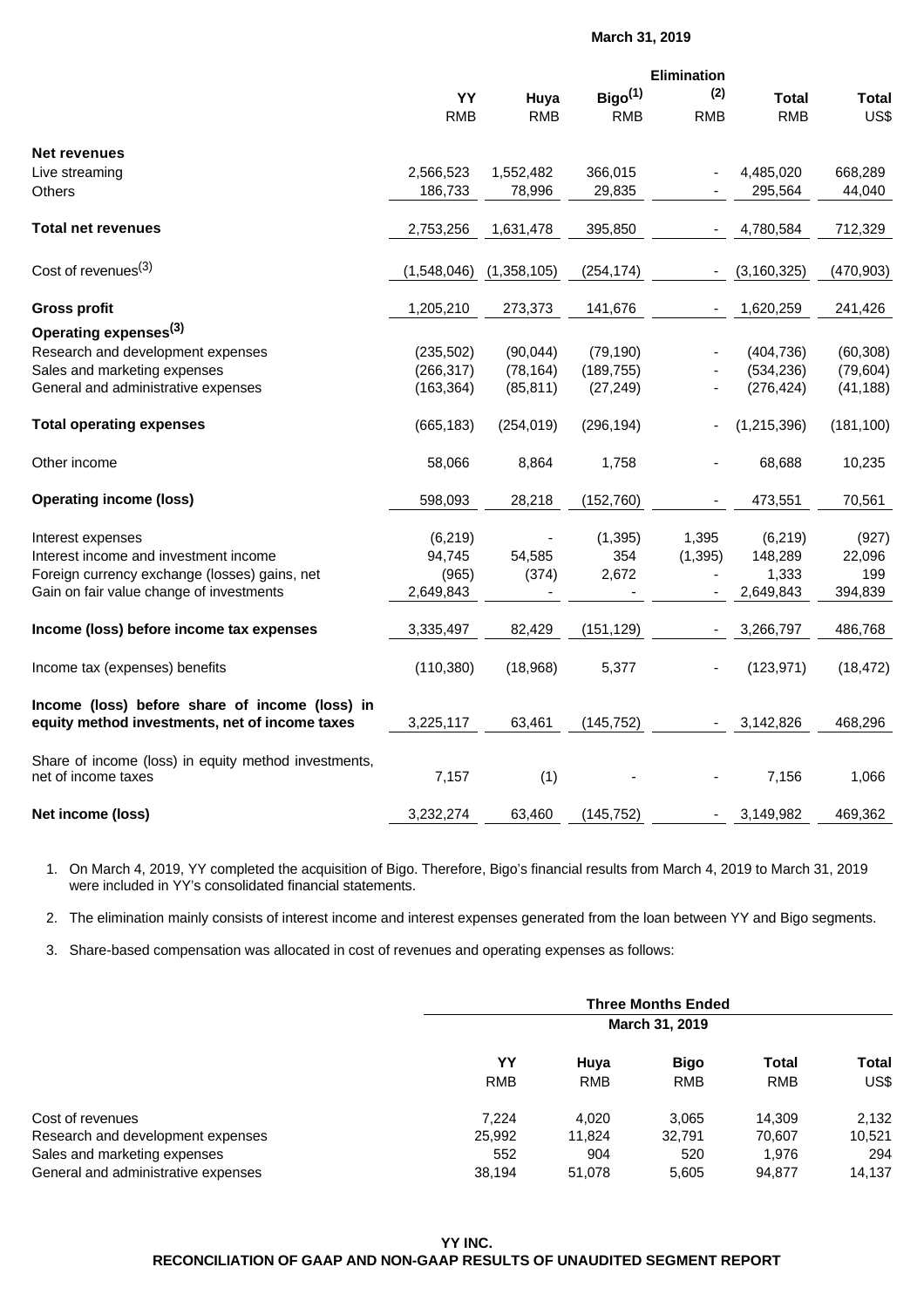|                                                                                                                     | <b>Three Months Ended</b> |            |             |             |            |  |  |  |
|---------------------------------------------------------------------------------------------------------------------|---------------------------|------------|-------------|-------------|------------|--|--|--|
|                                                                                                                     | March 31, 2019            |            |             |             |            |  |  |  |
|                                                                                                                     | YY                        | Huya       | <b>Bigo</b> | Total       | Total      |  |  |  |
|                                                                                                                     | <b>RMB</b>                | <b>RMB</b> | <b>RMB</b>  | <b>RMB</b>  | US\$       |  |  |  |
| Operating income (loss)                                                                                             | 598,093                   | 28,218     | (152, 760)  | 473,551     | 70,561     |  |  |  |
| Share-based compensation expenses                                                                                   | 71,962                    | 67,826     | 41,981      | 181,769     | 27,084     |  |  |  |
| Amortization of intangible assets from business acquisitions                                                        |                           |            | 62,000      | 62,000      | 9,238      |  |  |  |
| Non-GAAP operating income (loss)                                                                                    | 670,055                   | 96,044     | (48, 779)   | 717,320     | 106,883    |  |  |  |
| Net income (loss)                                                                                                   | 3,232,274                 | 63,460     | (145, 752)  | 3,149,982   | 469,362    |  |  |  |
| Share-based compensation expenses                                                                                   | 71,962                    | 67,826     | 41,981      | 181,769     | 27,084     |  |  |  |
| Amortization of intangible assets from business acquisitions<br>Gain on fair value change of investments and equity |                           |            | 62,000      | 62,000      | 9,238      |  |  |  |
| investees' investments                                                                                              | (2,655,338)               |            |             | (2,655,338) | (395, 658) |  |  |  |
| Income tax effects on non-GAAP adjustments                                                                          | (7, 479)                  |            | (9, 517)    | (16,996)    | (2,532)    |  |  |  |
| Non-GAAP net income (loss)                                                                                          | 641,419                   | 131,286    | (51, 288)   | 721,417     | 107,494    |  |  |  |

## **YY INC. UNAUDITED SEGMENT REPORT** (All amounts in thousands, except share, ADS and per ADS data)

|                                                     | <b>Three Months Ended</b> |               |                                               |                            |                      |  |  |
|-----------------------------------------------------|---------------------------|---------------|-----------------------------------------------|----------------------------|----------------------|--|--|
|                                                     |                           | June 30, 2018 |                                               |                            |                      |  |  |
|                                                     | YY<br><b>RMB</b>          | <b>RMB</b>    | Huya Elimination <sup>(1)</sup><br><b>RMB</b> | <b>Total</b><br><b>RMB</b> | <b>Total</b><br>US\$ |  |  |
|                                                     |                           |               |                                               |                            |                      |  |  |
| <b>Net revenues</b>                                 |                           |               |                                               |                            |                      |  |  |
| Live streaming                                      | 2,567,854                 | 991,812       |                                               | 3,559,666                  | 537,950              |  |  |
| Others                                              | 167,044                   | 46,520        |                                               | 213,564                    | 32,275               |  |  |
| <b>Total net revenues</b>                           | 2,734,898                 | 1,038,332     |                                               | 3,773,230                  | 570,225              |  |  |
| Cost of revenues <sup>(2)</sup>                     | (1,441,807)               | (871, 965)    |                                               | (2,313,772)                | (349, 666)           |  |  |
| <b>Gross profit</b>                                 | 1,293,091                 | 166,367       |                                               | 1,459,458                  | 220,559              |  |  |
| Operating expenses <sup>(2)</sup>                   |                           |               |                                               |                            |                      |  |  |
| Research and development expenses                   | (235, 982)                | (59, 964)     |                                               | (295, 946)                 | (44, 724)            |  |  |
| Sales and marketing expenses                        | (204, 448)                | (41, 682)     |                                               | (246, 130)                 | (37, 196)            |  |  |
| General and administrative expenses                 | (149, 059)                | (88, 473)     |                                               | (237, 532)                 | (35, 897)            |  |  |
| <b>Total operating expenses</b>                     | (589, 489)                | (190, 119)    |                                               | (779, 608)                 | (117, 817)           |  |  |
| Other income                                        | 27,463                    | 6,459         | $\overline{a}$                                | 33,922                     | 5,126                |  |  |
| <b>Operating income (loss)</b>                      | 731,065                   | (17, 293)     |                                               | 713,772                    | 107,868              |  |  |
| Interest expenses                                   | (1,548)                   |               |                                               | (1, 548)                   | (234)                |  |  |
| Interest income and investment income               | 86,406                    | 42,444        |                                               | 128,850                    | 19,472               |  |  |
| Foreign currency exchange losses, net               | (2,823)                   |               |                                               | (2,823)                    | (427)                |  |  |
| Gain on deemed disposal and disposal of investments | 13,999                    |               |                                               | 13,999                     | 2,116                |  |  |
| Gain on fair value change of investments            | 1,003,050                 |               | 201,999                                       | 1,205,049                  | 182,111              |  |  |
| Fair value loss on derivative liabilities           |                           | (2, 273, 355) |                                               | (2,273,355)                | (343, 558)           |  |  |
| Other non-operating expenses                        | (2,000)                   |               |                                               | (2,000)                    | (302)                |  |  |
| Income (loss) before income tax expenses            | 1,828,149                 | (2, 248, 204) | 201,999                                       | (218, 056)                 | (32, 954)            |  |  |